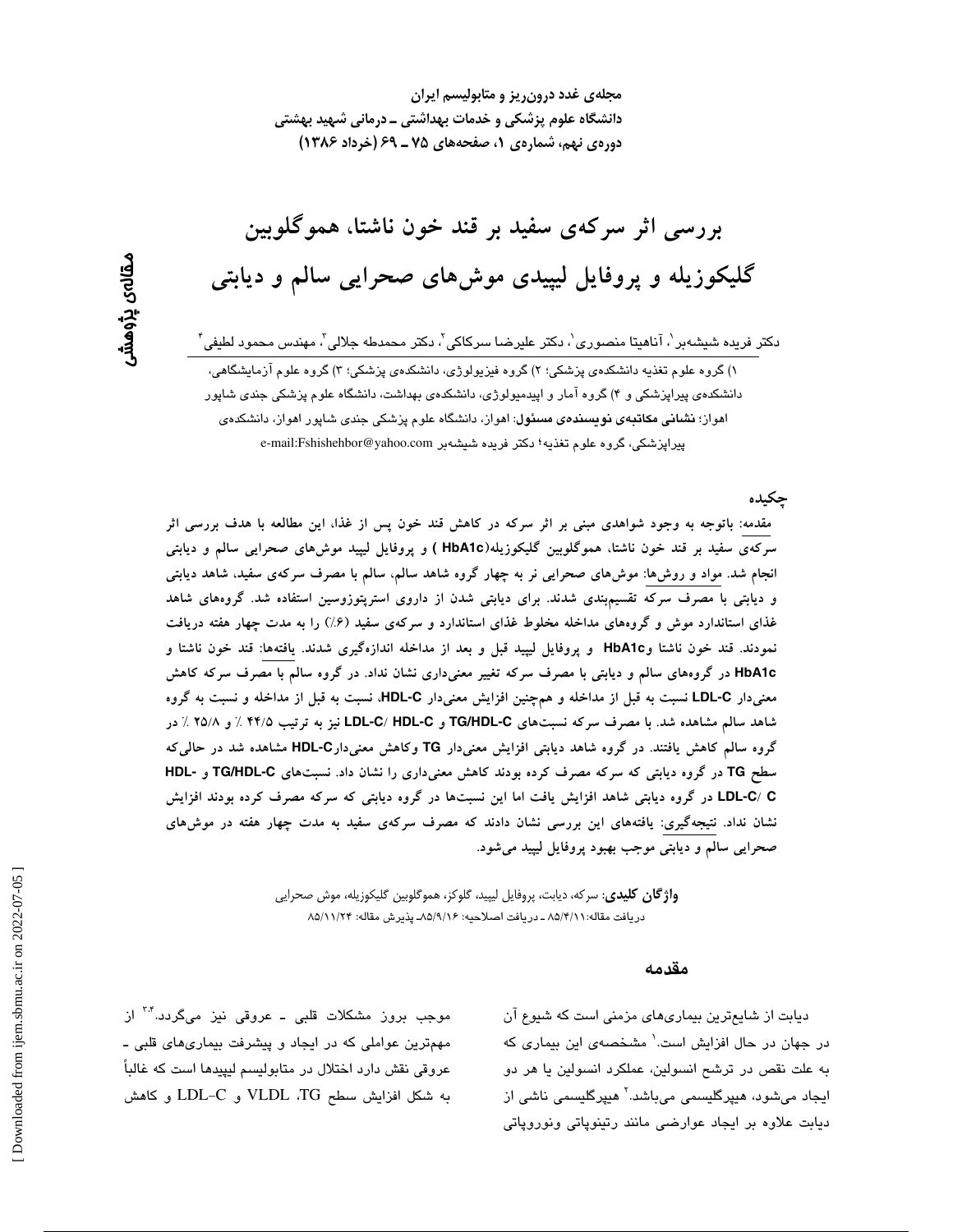سطح HDL-C ظاهر میشود.<sup>۵</sup> لذا کنترل این اختلالها از جمله اقدامات ضروری برای بیماران دیابتی میباشد.<sup>۵</sup>

با توجه به هزینهی بالای دارو درمانی و عوارض جانبی داروها، همچنین وجود منع مصرف در بعضی بیماران، در سالهای اخیر یافتن ترکیبات غذایی مؤثر در درمان دیابت و کاهش عوارض آن مورد توجه قرار گرفته است.'ُ از جملهی این ترکیبات غذایی، سیر،<sup>۷</sup> آب نارنج،<sup>۸</sup> ریحان<sup>۹</sup> ترخون<sup>۱۰</sup> و سرکه'<sup>۱</sup> میباشند. امروزه سرکه به صورت گسترده در تهیه و نگهدار*ی* محصولات غذایی استفاده میشود.<sup>۱۲</sup> علاوه بر خواصی که در طب سنتی برای آن ذکر شده است اخیراً مؤثر بودن سرکه و اسیداستیک که مادهی اصلی تشکیل دهندهی سرکه میباشد بر کاهش فشارخون،<sup>۱۳</sup> افزایش جذب کلسیم،"' کاهش قند خون پس از غذا<sup>ننن</sup>' و کاهش شاخص گلایسمی مواد غذای<sub>ی</sub> <sup>۱۵-۲۰</sup>ix مشخص شده استT اما تاکنون مطالعهای در زمینهی تأثیر سرکه بر سطح قند خون ناشتا انجام نشده است. در مطالعهی حاضر اثر مصرف سرکه بر قند خون ناشتا و HbA1c که مهمترین شاخص ارزیابی کنترل قند خون در دو تا سه ماه اخیر میباشد<sup>۲۱</sup> در موش های صحرایی سالم و بیمار دیابتی بررسی شد. همچنین با توجه به اهمیت درمان اختلالهای لیپیدی در بیماری دیابت، تأثیر مصرف سرکه بر پروفایل لیپید نیز بررس*ی* شد.

### مواد و روشها

در این مطالعه از ۲۸ سر موش صحرایی سفید نر نژاد ویستار چهار تا پنج ماهه با محدودهی وزن ۳۰±۳۰ گرم استفاده شد. حیوانات از مرکز تحقیقات و خانهی حیوانات دانشگاه علوم پزشکی جندی شاپور اهواز تهیه شده، در همان مرکز تحت شرایط دورهی طبیعی نور (۱۲ ساعت تاریکی/ ۱۲ ساعت روشنایی)، رطوبت نسبی ۶۰-۵۵٪ و دمای ۲۴°۲-۲۲ و به صورت گروهی و با دسترسی آزاد به آب و غذا نگهداری شدند. حیوانات به طور تصادفی به چهار گروه تقسیم شدند:

- شاهد سالم (تغذیه شده با غذای استاندارد حیوان)

– سالم با مصرف سرکه (دریافتکنندهی غذای استاندارد حیوان حاوی سرکه سفید)

– شاهد دیابتی (دریافتکنندهی غذای استاندارد حیوان) و

– دیابتی با مصرف سرکه (دریافتکنندهی غذای استاندارد حیوان حاوی سرکه سفید) و به مدت چهار هفته مورد مطالعه قرار گرفتند. در این مطالعه از سرکهی سفید (شركت مهرام ـ ايران) با غلظت اسيداستيك f/۴gr/dL

استفاده شد که به نسبت ۶ درصد وزنی با غذای استاندارد موش مخلوط شد."

مدل دیابت قندی نوع ١ (وابسته به انسولین) با یک بار تزریق داخل صفاقی استریتوزوسین (STZ) به میزان ۶۰ میلیگرم به ازای هر کیلوگرم وزن بدن ایجاد شد و از سرم فیزیولوژی به عنوان حلال STZ استفاده شد. قند خون ناشتای شش روز بعد بالاتر از n۵۰ mg/dL ملاک دیابتی بودن تلقی گردید.<sup>۲۲</sup> از زمان تزریق دارو تا پایان مطالعه حیوانات به جای آب، محلول ۰/۴۵٪ کلرید سدیم دریافت کر دند.<sup>۲۲</sup>

در شروع و پایان مداخله، میزان قند خون ناشتا HDL-C و LDL-C لكسترول تام (TC) LDL-C و HDL-C سرم اندازهگیری شدند. اندازهگیری قند خون ناشتا با استفاده از کیت گلوکز آنزیماتیک (شرکت شیم آنزیم) و دستگاه اسىيكتروفتومترTbA1c (Bush  $\delta$  lomb) spectonic 70 بە وسیلهی دستگاه Hb Gold (ساخت ایتالیا) و TG، کلسترول تام و HDL-C با روش آنزیماتیک و با استفاده از کیتهای شرکت پارس آزمون به وسیلهی دستگاه Alcyon 300 (شرکت Abbott آمریکا) به صورت اتوماتیک اندزه گیری شدند. LDL-C با استفاده از فرمول فریدوالد محاسبه شد.<sup>۲۴</sup>

تجزیه و تحلیل دادهها با استفاده از نرمافزار آماریSPSS ویرایش نهم انجام شد. برای مقایسهی پارامترها بین گروهها در شروع و پایان مداخله از آزمون Independent-samples t test و برای به دست آوردن اختلاف بین پارامترها در شروع مداخله در مقایسه با پایان مداخله از آزمون تی زوجی (Paired t-test) استفاده شد. سطح ۰/۰۵ >p معنى دار در نظر گرفته شد.

#### بافتهها

قبل از مداخله بین دو گروه سالم، همچنین بین دو گروه دیابتی از نظر میزان قند خون ناشتا و HbA1c تفاوت معنیداری وجود نداشت و مصرف سرکه سفید نیز تغییر معنیداری در این پارامترها ایجاد ننمود (جدول ۱).

قبل از مداخله تفاوت معنى دارى بين دو گروه سالم، همچنین بین دو گروه دیابتی از نظر پارامترهای لیپیدی وجود نداشت (جدول ۲ و.۳).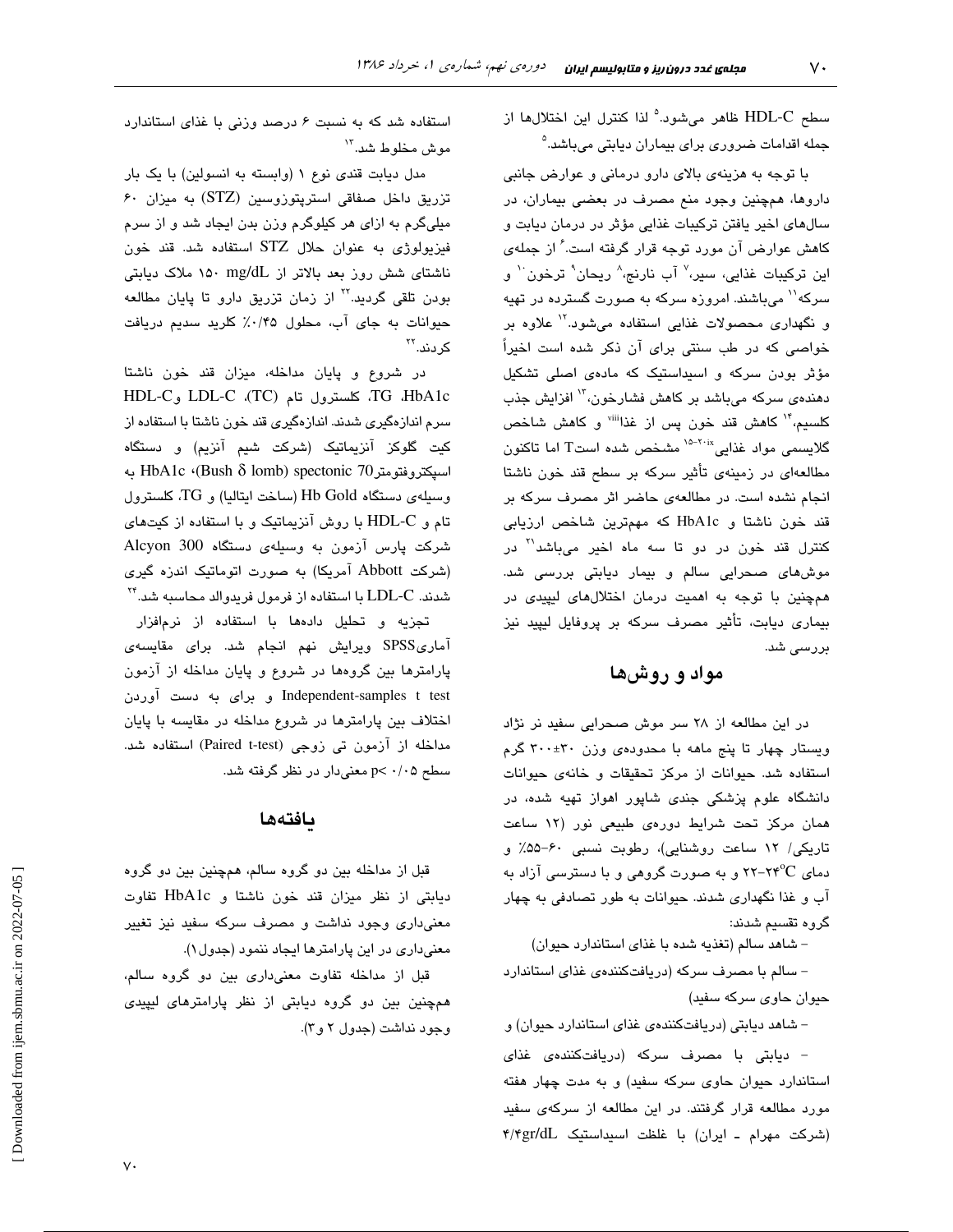$\vee\wedge$ 

|                           |                   | قند خون ناشتا mg/dL          |                                 | $\gamma$ : HbA1c                      |  |
|---------------------------|-------------------|------------------------------|---------------------------------|---------------------------------------|--|
|                           | قبل               | بعد                          | قبل                             | بعد                                   |  |
| شاهد سالم (n=۸)           | $9\Lambda \pm 15$ | $94 \pm 14$                  | $Y/9$ + $\cdot$ / $Y$           | $Y/\Lambda \pm \cdot /Y$              |  |
| سالم با مصرف سركه (n=۷)   | $9V \pm 1Y$       | $91 \pm 0$                   | $Y/F \pm \cdot /Y$              | $Y/\Lambda \pm \cdot$ /۴              |  |
| شاهد دیابتی (n=۶)         | $XYA + YA$        | $\tau\tau_{\pm}$ $\Lambda$ . | $\epsilon$ + $\cdot$ / $\wedge$ | $\mathcal{F} \pm \cdot / \mathcal{A}$ |  |
| دیابتی با مصرف سرکه (n=۷) | $YY + Y$          | $Y \Delta \pm 99$            | $\epsilon$ $\pm$ \              | $\Delta/\Delta \pm 1$                 |  |

جدول ١– ميانگين ± انحراف معيار قند خون ناشتا و HbA1c موش۵اى صحرايي سالم وديابتي قبل و بعد از مداخله

جدول۲- میانگین ± انحراف معیار پارامترهای لیپیدی موشهای صحرایی سالم قبل و بعد از مداخله

|                 |                                        | شاهد سالم (n=۸)                                |                                          | سالم با مصرف سرکه (n=۷)                                                                 |
|-----------------|----------------------------------------|------------------------------------------------|------------------------------------------|-----------------------------------------------------------------------------------------|
|                 | قبل                                    | بعد                                            | قبل                                      | بعد                                                                                     |
| (mg/dL)TG       | $\mathbf{r}\mathbf{r} \pm \mathbf{v}$  | $\Upsilon \Upsilon \pm \Lambda$                | $\mathbf{Y} \cdot \pm \mathbf{V}$        | $Y \xi \pm 9$                                                                           |
| $(mg/dL)$ TC    | $V \cdot \pm V$                        | $V \cdot \pm \Lambda$                          | $V \cdot \pm \Delta Y$                   | $V^{\epsilon}$ $\pm \Lambda$                                                            |
| $(mg/dL)$ LDL-C | $\mathbf{Y} \mathbf{F} \pm \mathbf{F}$ | $Y \xi \pm V$                                  | $\mathsf{Y} \mathsf{V} \pm \mathsf{V}$   | $YY = 10$                                                                               |
| $(mg/dL)$ HDL-C | $\mathsf{Y}\mathsf{V} \pm \mathsf{V}$  | $\mathbf{Y} \mathbf{V} \pm \mathbf{P}$         | $Y \xi \pm \Lambda$                      | $\mathbf{Y} \pm \mathbf{Y}^{\dagger *}$                                                 |
| TG/HDL-C        | $1/\tau \pm \cdot/\tau$                | $1/\Upsilon \pm \cdot/\Upsilon\Lambda$         | $1/1 \pm \cdot 7$                        | $\cdot$ / $\mathcal{F}$ \ $\pm$ $\cdot$ / $\mathcal{Y}$ $\mathcal{Y}^{\ddagger\dagger}$ |
| LDL-C/HDL-C     | $1/T \pm 1/T9$                         | $1/\mathfrak{r} \pm \cdot/\mathfrak{r} \Delta$ | $\cdot/\Lambda$ 9 ± $\cdot/\Delta\Delta$ | $\cdot$ /۶۶ $\pm$ $\cdot$ / $v^{*8}$                                                    |

\* p<-/٠۵ در مقایسه با قبل از مداخله؛ † p<-/٠٠۵ در مقایسه با گروه شاهد سالم؛ ‡ p<-/٠٠۵ در مقایسه با قبل از مداخله؛ § p<-/٠٥ در مقایسه با گروه شاهد سالم

|                                                    | دیابتی با مصرف سرکه (n=۷)                        |                                                | شاهد دیابتی (n=۶)                      |                 |
|----------------------------------------------------|--------------------------------------------------|------------------------------------------------|----------------------------------------|-----------------|
| بعد                                                | قبل                                              | بعد                                            | قبل                                    |                 |
| $\mathbf{r} \cdot \pm \mathbf{v} \wedge^{\dagger}$ | $\Upsilon \Upsilon \pm 1$                        | $50 \pm 10^{8}$                                | $\mathbf{Y} \mathbf{F} \pm \mathbf{A}$ | (mg/dL) TG      |
| $V \cdot \pm V$                                    | $99 \pm 1.$                                      | $Vf \pm A$                                     | $5\Lambda \pm \Delta$                  | $(mg/dL)$ TC    |
| $Y1 \pm 0$                                         | $Y\Delta \pm 11$                                 | $\mathbf{Y} \mathbf{F} \pm \mathbf{A}$         | $Y\Delta \pm V$                        | $(mg/dL)$ LDL-C |
| $\Upsilon \wedge \pm \Upsilon$                     | $\tau \Delta \pm 17$                             | $\mathbf{Y} \Lambda \pm \mathbf{Y}^{\ddagger}$ | $\mathbf{Y} \mathbf{F} \pm \mathbf{Y}$ | $(mg/dL) HDL-C$ |
| $\lambda \pm \frac{1}{9}$                          | $1/\cdot 1 \pm \cdot 7$                          | $Y/Y\Delta \pm \cdot/Y\Delta^*$                | $1/\cdot 1 \pm \cdot 77$               | TG/HDL-C        |
| $\cdot$ /۶۹ $\pm$ $\cdot$ /۴۶ $\frac{1}{2}$        | $\cdot$ / $/5$ $+$ $\cdot$ / $\cdot$ / $\cdot$ / | $1/\tau \pm 1/\tau \tau^{\ddagger}$            | $\cdot$ /97 ± $\cdot$ /7V              | LDL-C/HDL-C     |

جدول ۳– میانگین ± انحراف معیار پارامترهای لیپیدی موش@ای صحرایی دیابتی قبل و بعد از مداخله

\_<br>- \* p<- /··۵ در مقایسه با قبل از مداخله؛ † p<-/··۵ در مقایسه با گروه شاهد دیابتی؛ ‡ p<-/·۵ در مقایسه با قبل از مداخله؛ §p<-/··۵ در مقایسه با گروه شاهد دیابتی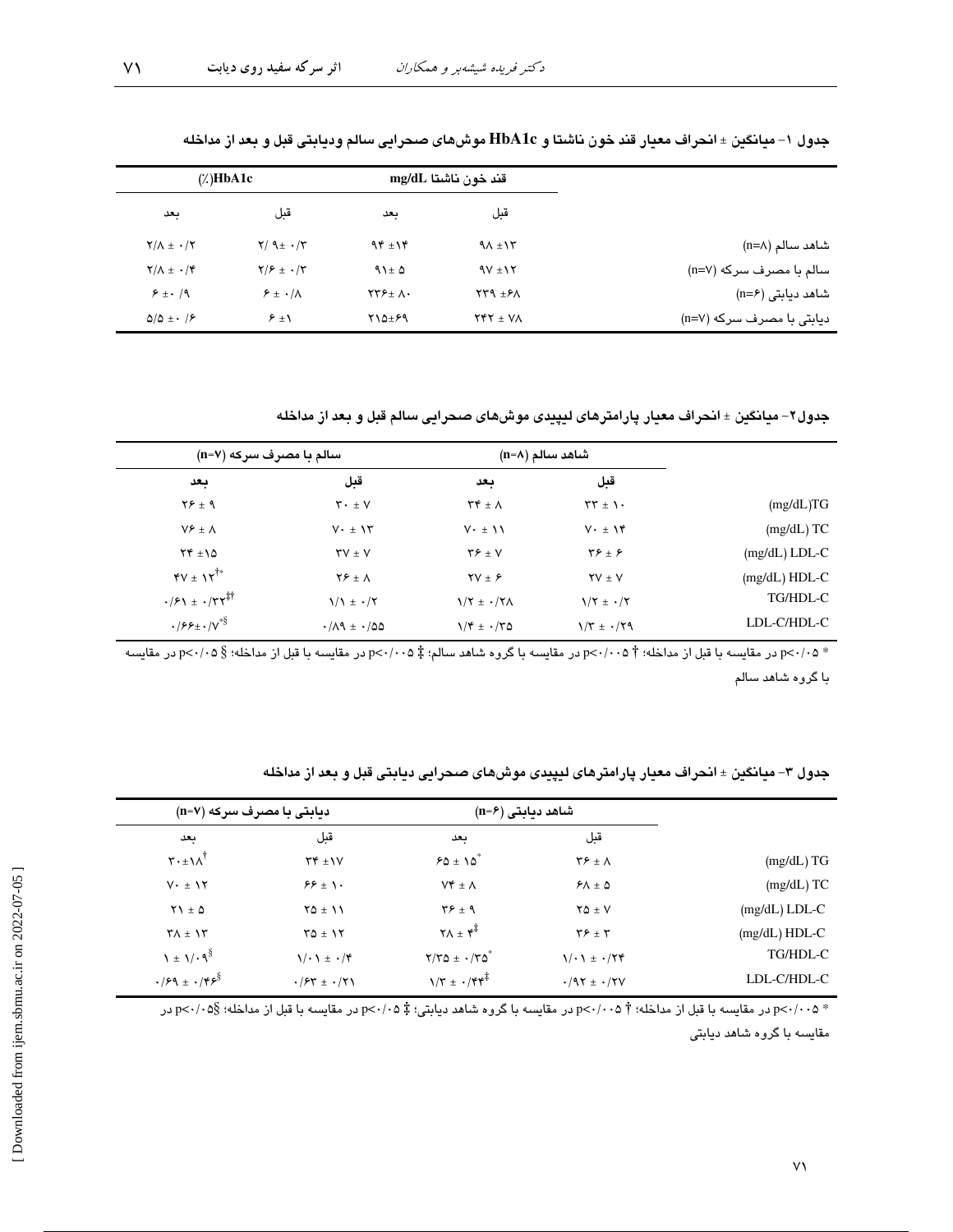#### گرو مهای سالم

قبل از مداخله تفاوت معنیداری بین دو گروه سالم از نظر پارامترهای لیپیدی وجود نداشت (جدول٢). در گروه  $\rm TC$  شاهد سالم در پایان مطالعه تغییر معنیداری در  $\rm TG$  و مشاهده نشد و با مصرف سرکه نیز تغییر معنیدار*ی* در و TC دیده نشد. در گروه شاهد سالم تغییری در  $\rm TG$ LDL-C و HDL-C ايجاد نشد، اما در گروه سالم با مصرف سرکهی سفید ۵۰٪ کاهش در میزان LDL-C (P<٠/٠۵) و افزایش معنیدار HDL-C نسبت به قبل از مداخله (P<۰/۰۵)، همچنین نسبت به گروه شاهد سالم مشاهده شد (P<۰/۰۰۵). در پایان مطالعه در گروه سالم با مصرف سرکه سفید ۳۴/۵٪ کاهش در نسبت TG/HDL و ۲۵/۸٪ کاهش در LDL-C/HDL-C مشاهده شد در حالی که در گروه شاهد سالم تغییر معنیداری در این نسبتها مشاهده نشد.

#### گروههای دیابتی

سطح  ${\rm TG}$  سرم در گروه شاهد دیابتی افزایش معنیداری را نشان داد (p<٠/٠٠۵) اما در گروه دیابتی با مصرف سرکەی سفید این افزایش مشاھدە نشد. تغییر معنیداری  $\rm \sim LDL$ -C در گروههای دیابتی دیده نشد اما LDL-C در گروه دیابتی با مصرف سرکه سفید نسبت به گروه شاهد دیابتی به طور معنیداری کاهش یافت (P<۰/۰۵). در گروه شاهد دیابتی HDL-C کاهش معنیداری نشان داد (P<۰/۰۵) اما در گروه دیابتی با مصرف سرکه این کاهش مشاهده نشد. در پایان مطالعه نسبتهای TG/HDL-C (۲۰۰۵-) و p<-/٠۵) LDL-C/HDL-C) در گروه شاهد دیابتی افزایش پیدا کرد اما در گروه دیابتی با مصرف سرکه این افزایش مشاهده نشد.

# بحث

یافتههای مطالعهی حاضر نشان دادند که سرکهی سفید تاثیر مثبتی بر پروفایل لیپید موش*ه*ای صحرایی سالم و دیابتی دارد ولی بر سطح قند خون ناشتا و HbA1c تأثیری ندارد. طبق جستجوی انجام شده تاکنون مطالعهی مشابهی که اثر مصرف سرکه بر سطح قند خون ناشتا را بررسی کند منتشر نشده است و تمام مطالعههای انجام شده، تأثیر سرکه را بر قند خون پس از غذا بررسی کردهاند. این مطالعهها نشان دادهاند مصرف همزمان سرکه با غذا موجب کاهش قند

خون پس از غذا و کاهش پاسخ انسولینی<sup>×</sup> میگردد.<sup>۲۰-۱۵</sup> این تاثیر به مؤثر بودن سرکه بر کاهش شاخص گلایسمی مربوط میباشد.<sup>۶-۱۵</sup> مکانیسم احتمالی مطرح شده در این زمینه، مهار عملکرد امیلاز به علت وجود اسید استیک (مهمترین جزء سرکه) عنوان شده است.<sup>۱۶</sup> اما این فرضیه در مطالعههای invitro با مشخص شدن سرعت یکسان هیدرولیز دو نان دارای اسیداستیک و بدون اسیداستیک رد شده است.<sup>۲۵</sup> مکانیسمهای مطرح دیگر که مورد تأیید قرار گرفتهاند اثر اسیداستیک بر تأخیر در تهی شدن معده،<sup>۱۷</sup> اثر مهارکنندگی اسیداستیک بر فعالیت دیساکاریدازها<sup>۲۶</sup> و نقش اسیداستیک بر افزایش برداشت و توزیع بافتی گلوکز و استفاده از گلوکز در سنتز گلیکوژن میباشد.<sup>۲۷</sup> با توجه به مکانیسمهای مذکور و اثر سرکه بر کاهش شاخص گلایسمی<sup>۲۰-۱۵</sup> در مطالعه حاضر با فرض اینکه مصرف سرکه موجب کاهش شاخص گلایسمی شده، کاهشی در قند خون ناشتا دیده نشد. این نتیجه موافق نتایج به دست امده از رژیمهای طولانی مدت با شاخص گلایسمی پایین در بیماران دیابتی میباشد که تغییری در قند خون ناشتا نشان ندادند.<sup>۵</sup>

HbA1c شاخصی برای بررسی وضعیت کنترل قند خون بیماران دیابتی در دو تا سه ماه اخیر میباشد.<sup>۲۱</sup> با توجه به اینکه کاهش شاخص گلایسمی مواد غذایی موجب کاهش HbA1c میشود،<sup>۲۸</sup> همچنین با توجه به اثر سرکه در کاهش شاخص گلایسمی و پاسخ انسولینی،<sup>۲۰-۱۵</sup> انتظار میرفت که سطح HbA1c با مصرف سرکه کاهش یابد اما تغییر معنیداری در HbA1c در گروههای مورد بررسی مشاهده نشد که احتمالا به علت کوتاه بودن زمان مطالعه میباشد. در مطالعههایی که تأثیر مواد غذایی بر کاهش HbA1c را بررسی کردهاند مشاهده شده که HbA1c به طور معمول در تداخلات بیش از هشت هفته تحت تأثیر قرار میگیرد.<sup>۲۸</sup>

مصرف سرکه*ی* سفید در موشها*ی* سالم تغییر معنیداری در سطوح TGو TCسرم ایجاد نکرد اما بردر و همکاران در سال ۲۰۰۲ نشان دادند مصرف سرکهی سیب همراه اب مصرفی به مدت سه هفته موجب کاهش معنیدار سطح TG و کلسترول تام موش۵ای سالم میشود.<sup>۲۹</sup> تفاوت نتایج به دست امده ممکن است به علت یکسان نبودن نوع سرکه مصرفی باشد. با توجه به اینکه تاکنون اثر سرکه بر لیپوپروتئینها مطالعه نشده است مقایسهی این مطالعه با دیگران امکانپذیر نیست. در مطالعهی حاضر کاهش سطح LDL-C و افزایش سطح HDL-C با مصرف سرکهی سفید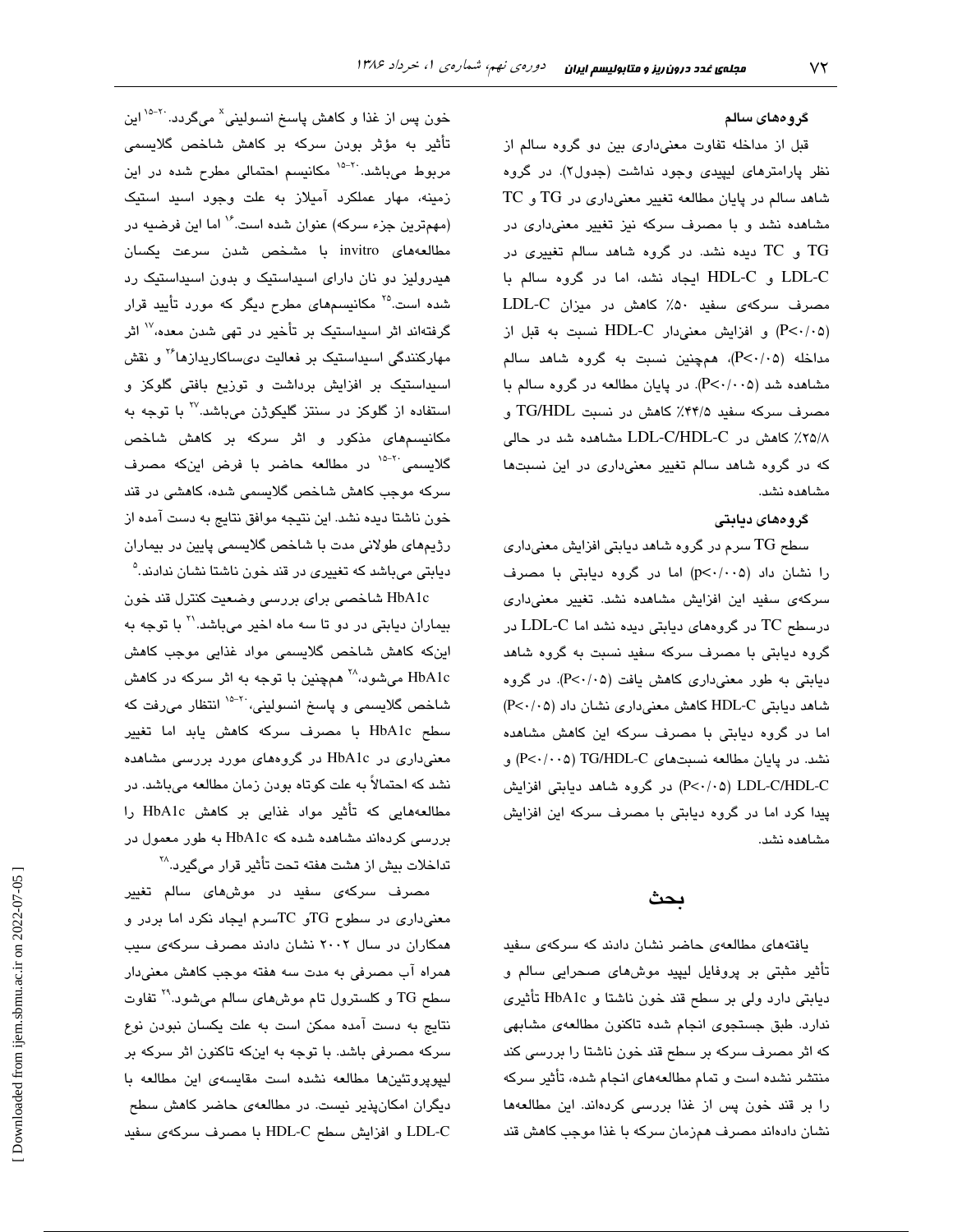در موشهای سالم مشاهده شد. این اثرات مثبت با توجه به اینکه سرکه موجب کاهش شاخص گلایسمی میشود<sup>۲۰-۱</sup>۵ كاهش شاخص گلايسمي با بهبود پروفايل ليپيد به خصوص افزايش HDL-Cمرتبط است<sup>٢٠-٣٢</sup> قابل تفسير مىباشد.

در این مطالعه افزایش سطح TG و کاهش سطح HDL-C در گروه شاهد دیابتی مشاهده شد. STZ با تخریب سلول های بتای پانکراس و کاهش سنتز انسولین موجب القای دیابت نوع ۱ میشود.<sup>۲۲</sup> در دیابت تجربی مشابه دیابت باليني هايپرليپيدمي به علت ارتباط انسولين و ليپيدها ايجاد میشود.<sup>۳</sup> یکی از اعمال انسولین مهار لیپاز حساس به هورمون میباشد.<sup>۲۴</sup> بنا بر این در بیمار*ی* دیابت، کاهش سنتز انسولين موجب افزايش فعاليت ليپاز حساس به هورمون و لیپولیز میشود و در نتیجه با افزایش سطح اسیدهای چرب آزاد وانتقال آنها به كبد، ميزان ترشح TG از كبد افزايش میڀابد.<sup>۳۴</sup> همچنين کاهش انسولين موجب کاهش فعاليت لیپوپروتئین لیپاز و کاهش برداشت TG از لیپوپروتئینهای غنی از TG می شود که در نهایت موجب افزایش سطح TG سرم میگردد.<sup>۳۴</sup> کاهش سطح HDL-C در گروه دیابتی شاهد نیز احتمالاً در نتیجهی افزایش سطح TG سرم و افزایش انتقال مجدد کلسترول<sup>i</sup> ایجاد میشود.<sup>۲۵</sup> یافته*ی* مهم در گروه دیابتی با مصرف سرکه، کاهش معنیدار TG نسبت به گروه دیابتی شاهد بود. این نتیجه میتواند به علت اثر سرکه در به تأخیر انداختن تخلیهی معده و در نتیجه کاهش سطوح اسيدهای چرب پلاسما باشد.<sup>۳۶</sup>

در مطالعهی حاضر سطح LDL-C سرم در گروه دیابتی افزایش نشان داد. گرچه این افزایش از نظر آماری معنیدار نبود اما علت آن میتواند کاهش تحریک رسپتورهای -LDL در نتیجه کاهش ترشح انسولین، همچنین گلیکوزیله شدن  $\rm{C}$ ساختمان LDL-C و كاهش اتصال آن به گیرندههای LDL-C

باشد.<sup>۳۷</sup> بنابر این عدم افزایش سطح LDL-C در گروهی که غذای حاوی سرکه دریافت کرده بودند میتواند به دلیل اثر سرکه در کاهش سطح LDL-C گلیکوزیله باشد.

كاهش TG/HDL-C و LDL-C/HDL-C با كاهش عوارض قلبي ــ عروقي همراه است.<sup>74</sup> در اين مطالعه مصرف سرکهی سفید باعث کاهش این نسبتها در گروه سالم شد. همچنین در گروه دیابتی شاهد TG/HDL-C و -LDL C/HDL-C افزایش نشان داد در حالی که در گروه دیابتی که غذای حاوی سرکه دریافت کرده بودند تغییر معنیداری دیده نشد و سرکه از افزایش این نسبتها در گروه دیابتی پیشگیری کرد. بنا بر این سرکه سفید میتواند در کاهش TG/HDL-C و LDL-C/HDL-C مؤثر باشد.

به طور کلی نتایج مطالعهی حاضر نشان داد که مصرف سرکەی سفید باعث بھبود پروفایل لیپید موشهای صحرایی سالم و دیابتی میشود. پیشنهاد میشود در مطالعههای آینده اثر سرکه با دوزهای مختلف بر بیماران دیابتی و غیردیابتی مبتلا به اختلالهای لیپیدی بررسی گردد.

## سیاسگزاری

از خانم دکتر آذر مستوفی و آقای دکتر احمد زندمقدم برای همکاری در تعیین غلظت اسپداستیک، آقای دکتر مجید کاراندیش برای ویرایش مقاله و کارکنان محترم خانهی حیوانات و مرکز تحقیقات فیزیولوژی دانشگاه علوم پزشکی اهواز تشکر و قدردانی میشود. همچنین از حوزهی معاونت پژوهشی دانشگاه علوم پزشکی جندی شاپور اهواز برای تأمین هزینههای این طرح سپاسگزاری میشود.

i- Reverse Cholestrol Transport(RCT)

#### **References**

- ١. فريدون عزيزى، ديابت، در كتاب اييدميولوژى و كنترل بیماری های شایع در ایران، مؤلفین فریدون عزیزی، حسین حاتمی و محسن جانقربانی. چاپ دوم، تهران، مؤسسه انتشاراتی خسروی، ۱۳۸۳، صفحه ۴۱.
- 2. American Diabetes Association. Report of the Expert Committee on the Diagnosis and Classification of Diabetes Mellitus. Diabetes Care 1997; 20: 1183-97.
- 3. Garcia MJ, McNamara PM, Gordon T, Kannel WB. Morbidity and mortality in diabetics in the Framingham population. Sixteen year follow-up study. Diabetes 1974: 23: 105-11.
- 4. American Diabetes Association. Role of cardiovascular risk factors in prevention and treatment of macrovascular disease in diabetes. Diabetes Care 1989; 12:573-9.
- 5. Frenz MJ. Medical nutrition therapy for diabetes mellitus and hypoglycemia of nondiabetic origin. In: Mahan LK, Escott- Stumps S, Editors. Krause's food,

 $\mathsf{V}\mathsf{Y}$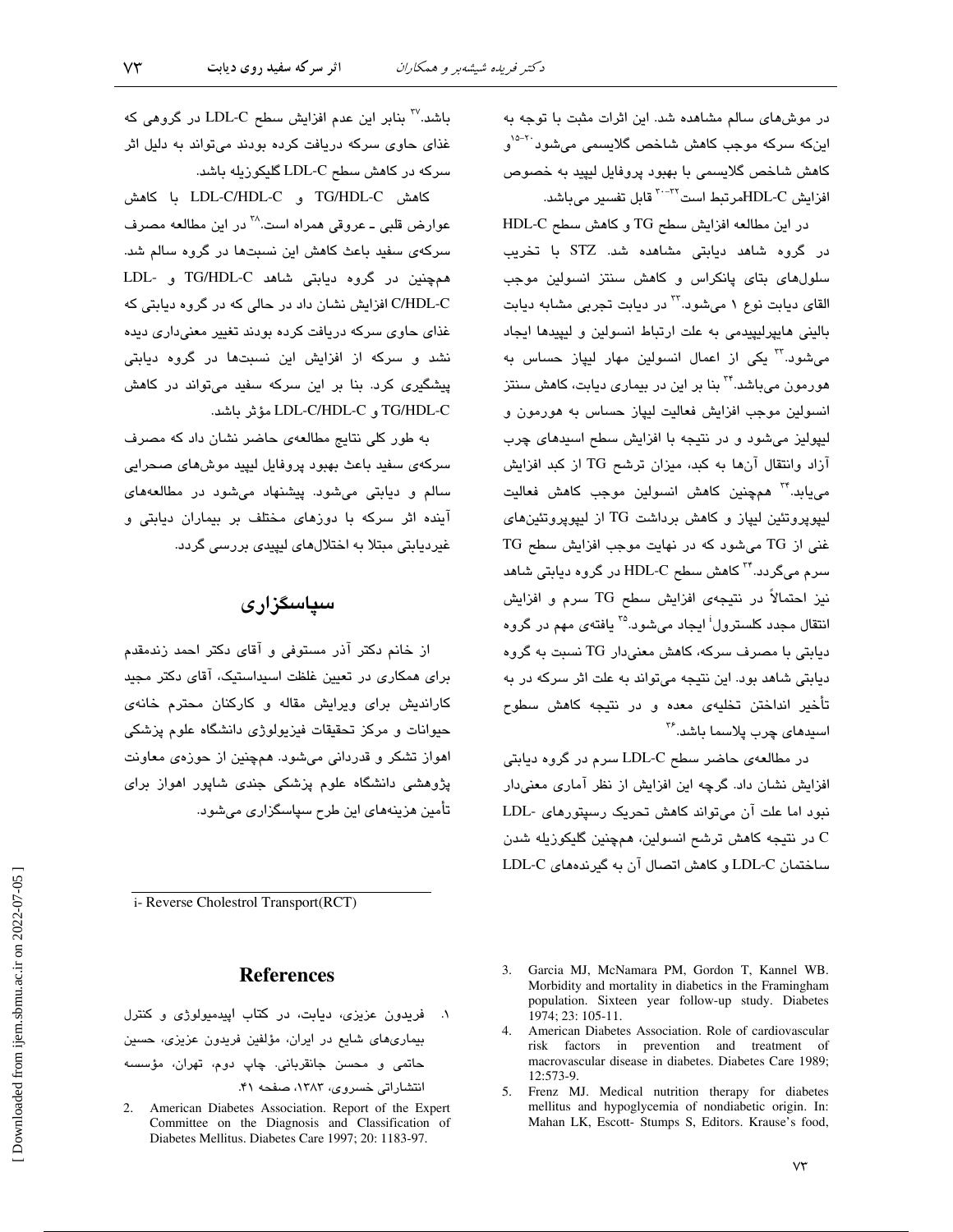nutrition, & diet therapy. 11th ed. Philadelphia: Saunders, 2004. p. 792-837.

- Maiti R, Das UK, Ghosh D. Attenuation of hyperglycemia and hyperlipidemia in streptozotocininduced diabetic rats by aqueous extract of seed of tamarindus indica. Biol Pharm Bull 2005; 28: 1172-6.
- روانشاد شهناز، ستوده مرام اسفندیار. بررسی تأثیر مصرف گارسین (قرص سیر) برروی میزان قند ولیپیدهای پلاسما و فشار خون بيماران ديابتى نوع دوم مبتلا به هايپرليپيدمى. هشتمین کنگره تغذیه ایران. ۱۹–۱۶ شهریور ۱۳۸۳، تهران.
- روانشاد شهناز ، ستوده مرام اسفندیار . بررسی اثر مصرف آب نارنج بر قند و لیپیدهای سرم بیماران دیابتی مبتلا به دیس لیپیدمی. هشتمین کنگره تغذیه ایران. ۱۶–۱۹ شهریور، تھر ان.
- گلزاری محمد حسن، کشاورز سیدعلی، سیاسی فریدون. تاثیر مصرف گیاه ریحان بر غلظت لیپیدهای خون در افراد مبتلا به دیابت غیر وابسته به انسولین حکیم، ١٣٨٢؛ سال ۶، شماره ٢، صفحات ٧۵ تا ٨٠.
- ۱۰. روغنی مهرداد، بلوچ نژاد مجرد توراتدخت، روغنی دهکردی فرشاد. بررسی اثر تجویز خوراکی گیاه ترخون بر میزان گلوکز و چربی های خون در مدل تجربی دیابت قندی وابسته به انسولین در موش صحرایی نر. مجله غدد درون ریز و متابوليسم ايران، ١٣٨٣؛ سال ۶، شماره ٢٢، صفحات ٢٣۵ تا  $.579$
- 11. Johnston CS, Kim CM, Buller AJ. Vinegar improves insulin sensitivity to a high-carbohydrate meal in subjects with insulin resistance or type 2 diabetes. Diabetes Care 2004; 27: 281-2.
- 12. Ren H, Endo H, Watanabe E, Hayashi T. Chemical and sensory characteristics of Chinese, Korean and Japanese vinegars. J Tokyo Univ Fish 1997; 84: 1-11.
- 13. Kondo S, Tayama K, Tsukamoto Y, Ikeda K, Yamori Y. Antihypertensive effects of acetic acid and vinegar on spontaneously hypertensive rats. Biosci Biotechnol Biochem 2001; 65: 2690-4.
- 14. Kishi M, Fukaya M, Tsukamoto Y, Nagasawa T, Takehana K, Nishizawa N. Enhancing effect of dietary vinegar on the intestinal absorption of calcium in ovariectomized rats. Biosci Biotechnol Biochem 1999; 63: 905-10.
- 15. Nakajima A, Ebihara K. Effect of Prolonged vinegar feeding on postprandial blood glucose response in rats. J Jpn Soc Nutr Food Sci 1988; 41: 487-9. (Abstract)
- 16. Brighenti F, Castellani G, Benini L, Casiraghi MC, Leopardi E, Crovetti R, et al. Effect of neutralized and native vinegar on blood glucose and acetate responses to a mixed meal in healthy subjects. Eur J Clin Nutr 1995; 49: 242-7.
- 17. Liljeberg H, Bjorck I. Delayed gastric emptying rate may explain improved glycaemia in healthy subjects to a starchy meal with added vinegar. Eur J Clin Nutr. 1998; 52: 368-71.
- 18. Johnston CS, Buller AJ. Vinegar and peanut products as complementary foods to reduce postprandial glycemia. J Am Diet Assoc 2005; 105: 1939-42.
- 19. Ostman E, Granfeldt Y, Persson L, Bjorck I. Vinegar supplementation lowers glucose and insulin responses

and increases satiety after a bread meal in healthy subjects. Eur J Clin Nutr 2005; 59: 983-8.

- 20. Leeman M, Ostman E, Bjorck I. Vinegar dressing and cold storage of potatoes lowers postprandial glycaemic and insulinaemic responses in healthy subjects. Eur J Clin Nutr 2005; 59: 1266-71.
- 21. American Diabetes Association. Standards of medical care in diabetes. Diabetes Care 2005; 28 Suppl 1: S4-S36.

۲۲. خاکساری محمد، محمودی مهدی، فردوسی فریور، اسدی

کرم غلامرضا، شر<mark>یعت</mark>ی مهدی. اثر تریفلوئوپرازین بر

افزایش نفوذپذیری عروق در دیابت تجربی مزمن در موش

شمار ه١، صفحات ۴۷ تا ۵۵.

- 23. Trivedi NA, Mazumdar B, Bhatt JD, Hemavathi KG. Effect of Shilajit on blood glucose and lipid profile in alloxan induced diabetic rats. Indian J Pharmacol 2004;  $36:373-6$
- 24. Friedewald WT, Levy RI, Fredrickson DS. Estimation of the concentration of low-density lipoprotein cholesterol in plasma, without use of the preparative ultracentrifuge. Clin Chem. 1972; 18: 499-502.
- 25. Liljeberg HG, Bjorck IM. Delayed gastric emptying rate as a potential mechanism for lowered glycemia after eating sourdough bread: studies in humans and rats using test products with added organic acids or an organic salt. Am J Clin Nutr. 1996; 64: 886-93.
- 26. Ogawa N, Satsu H, Watanabe H, Fukaya M, Tsukamoto Y, Miyamoto Y, et al. Acetic acid suppresses the increase in disaccharidase activity that occurs during culture of caco-2 cells. J Nutr 2000; 130: 507-13.
- 27. Fushimi T, Tayama K, Fukaya M, Kitakoshi K, Nakai N, Tsukamoto Y, et al. Acetic acid feeding enhances glycogen repletion in liver and skeletal muscle of rats. J Nutr 2001; 131: 1973-7.
- 28. Brand-Miller J, Hayne S, Petocz P, Colagiuri S. Lowglycemic index diets in the management of diabetes: a meta-analysis of randomized controlled trials. Diabetes Care 2003; 26: 2261-7.
- Bender B, Kiss Z, Bardos L. Effect of apple cider 29. vinegar on plasma lipids (model experimental on mices). 7th internet world congress for Biomedical sciences (INABIS 2002) (Abstract).
- 30. Leeds AR. Glycemic index and heart disease. Am J Clin Nutr 2002; 76: 286S-9S.
- Slyper A, Jurva J, Pleuss J, Hoffmann R, Gutterman D. 31. Influence of glycemic load on HDL cholesterol in youth. Am J Clin Nutr 2005; 81: 376-9.
- 32. Ma Y, Li Y, Chiriboga DE, Olendzki BC, Hebert JR, Li W, et al. Association between carbohydrate intake and serum lipids. J Am Coll Nutr 2006; 25: 155-63.
- 33. Saravanan R, Pari L. Antihyperlipidemic and antiperoxidative effects of Diasulin, a polyherbal formulation in alloxan induced hyperglycemic rats. Available from: URL: http://WWW. Biomed centeral. com/1472-6882/5/14.
- 34. Murray RK, Granner DK, Mayes PA, Radwell VW, editors. Harper's biochemistry. 25th ed. Stanford: Appleton and lange; 2000.
- $35.$ Brunzell JD, Hokanson JE. Dyslipidemia of central obesity and insulin resistance. Diabetes Care 1999; 22 Suppl 3: C10-3.
- Wolever TM, Bentum-Williams A, Jenkins DJ. 36. Physiological modulation of plasma free fatty acid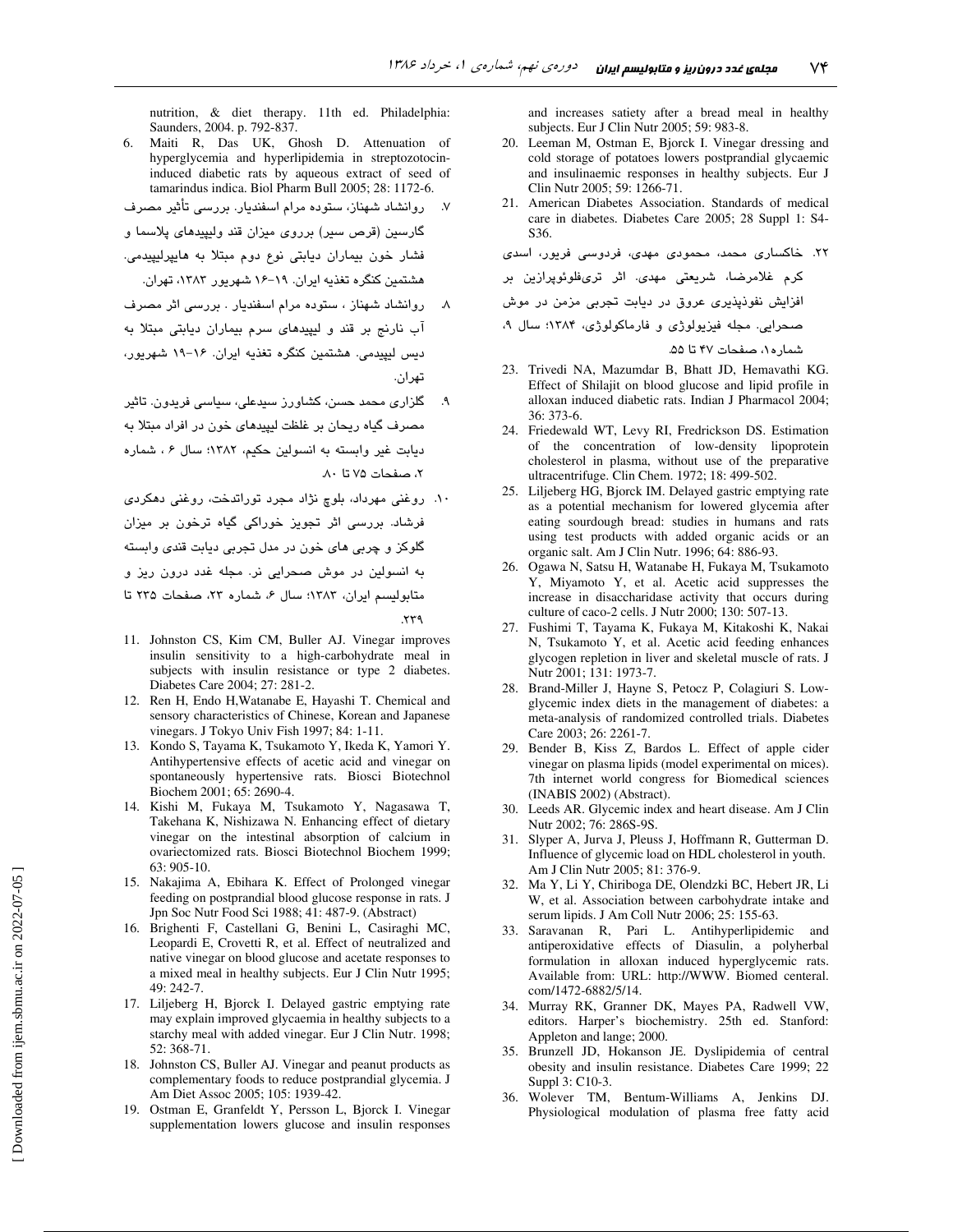concentrations by diet. Metabolic implications in nondiabetic subjects. Diabetes Care 1995;18: 962-70.

37. Mahley RW, Weisgraber KH, Farese RU. Disorders of lipid metabolism. In: Larsen PR, Kronenberg HM, MelmeDS, Polonsky KS, editors. Williams textbook of endocrinology. 10th ed. Philadelphia: Saunders 2003. p. 1680-1.

 $\vee \vartriangle$ 

38. Buchwald H, Boen JR, Nguyen PA, Williams SE, Matts JP. Plasma lipids and cardiovascular risk: a POSCH report. Program on the Surgical Control of the Hyperlipidemias. Atherosclerosis 2001; 154: 221-7.